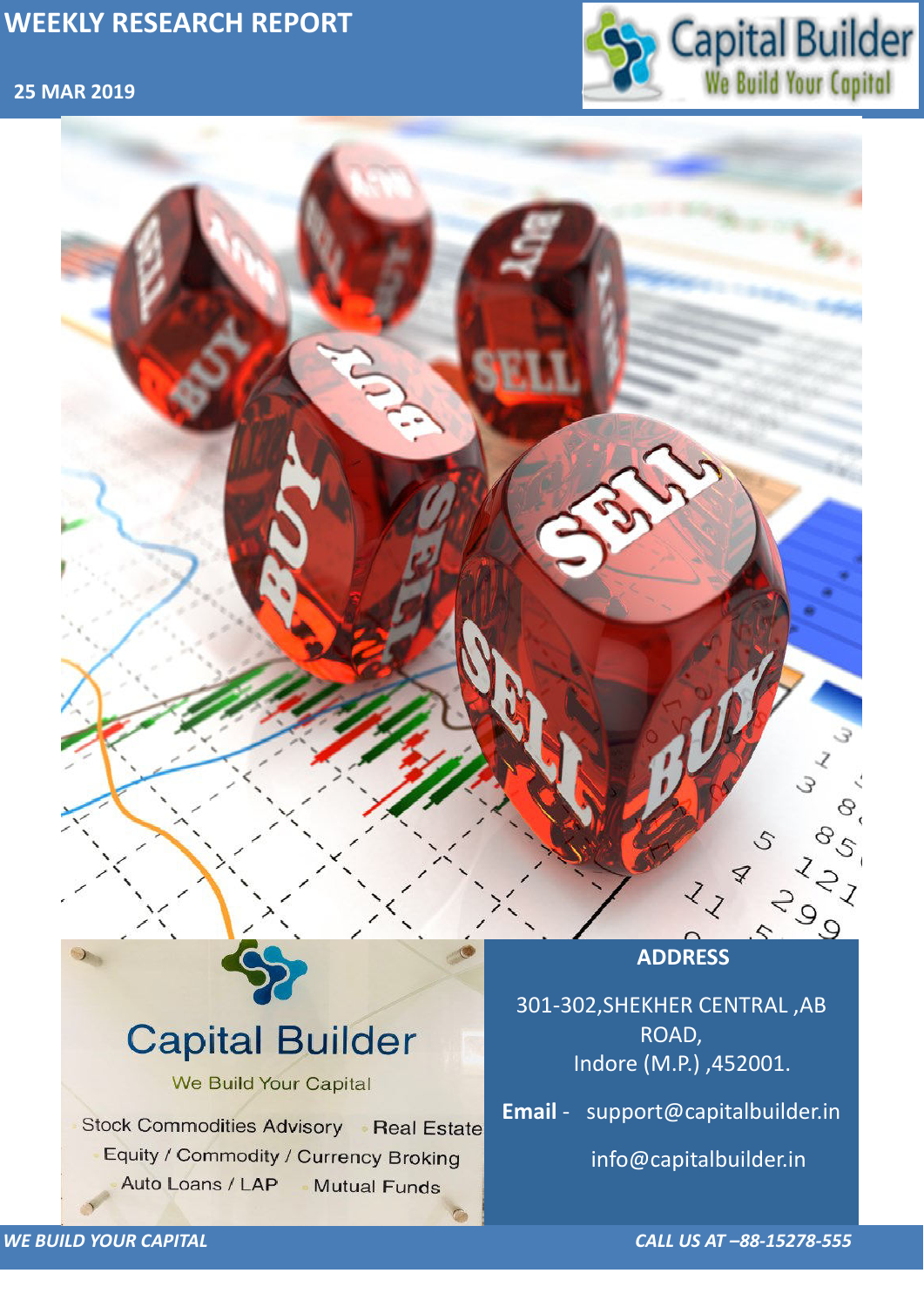## **25 MAR 2019**



#### *WE BUILD YOUR CAPITAL CALL US AT –88-15278-555*

## **Top stories this week**

crude oil declines 0.17% on subdued domestic cues At the Multi Commodity Exchange, crude oil for delivery in April was trading lower by Rs 7, or 0.17 per cent, to Rs 4,139 per barrel, in a business turnover of 16,293 lots.

Oil edges up on ongoing supply cuts, but slowing economy drags

International Brent crude oil futures were at \$67.74 a barrel at 0700 GMT, up 13 cents, or 0.2 percent, from their last close. Brent on Tuesday touched its highest since November 16 at \$68.20 a barrel.

Rupee slips 12 paise to 68.95 against US dollar The dollar index, which gauges the greenback's strength against a basket of six currencies, rose 0.18 per cent to 96.66.

India gold demand eases as traders defer buying; Singapore supply dips

Gold imports in February fell 10.81 percent from the same period last year to \$2.58 billion, trade ministry data showed earlier this month.

SBI raises Rs 1,251 cr by issuing Basel III-compliant bonds The bonds with a face value of Rs 10 lakh each bears a coupon rate of 9.45 per cent per anum payable annually with call option after 5 years or any anniversary date thereafter, it said.

Govt gets bids worth Rs 28,000 cr for CPSE ETF, to retain Rs 10K cr, Anchor investors had put in bids worth Rs 6,072 crore on the first day of the issue on March 19. The issue, which closed on Friday, saw overall subscription of Rs 28,000 crore.

RBI again defers Ind AS implementation by banks Earlier in April 2018, the central bank had postponed the implementation of the Indian Accounting Standards (Ind AS) by the banks by one year.

RIL remains India's largest listed firm with \$127 bn marketcap- The current market capitalisation of the company stands at Rs 8,74,739.75 crore, which is equal to \$127 billion (rupeedollar rate was 69.07), higher than that of TCS (Rs 7.6 lakh crore) and HDFC Bank (Rs 6.2 lakh crore).

Wall Street tumbles on global economic slowdown fears The Dow Jones Industrial Average fell 460.19 points, or 1.77 percent, to 25,502.32, the S&P 500 lost 54.17 points, or 1.90 percent, to 2,800.71 and the Nasdaq Composite dropped 196.29 points, or 2.5 percent, to 7,642.67.

Closing Bell: Nifty ends below 11,500, Sensex falls 222 points; auto stocks slip

The Sensex was down 222.14 points at 38164.61, while Nifty was down 64.10 points at 11456.90.

| <b>Weekly Indices Change</b> |  |
|------------------------------|--|
|                              |  |

| <b>INDEX</b>                      | <b>CLOSE</b> | <b>P.CLOSE</b> | <b>CHANGES %</b> |  |  |  |
|-----------------------------------|--------------|----------------|------------------|--|--|--|
| <b>SENSEX</b>                     | 38164.61     | 38024.32       | 0.37%            |  |  |  |
| <b>NIFTY</b>                      | 11456.9      | 11426.8        | 0.26%            |  |  |  |
| <b>MIDCAP</b>                     | 15076.89     | 15171.52       | $-0.62%$         |  |  |  |
| <b>SMLCAP</b>                     | 14758.8      | 14837.18       | $-0.53%$         |  |  |  |
| <b>METAL</b>                      | 11151.85     | 11224.21       | $-0.64%$         |  |  |  |
| <b>OIL&amp;GAS</b>                | 14812.87     | 14954.97       | $-0.95%$         |  |  |  |
| <b>AUTO</b>                       | 18798.43     | 19695.38       | $-4.55%$         |  |  |  |
| <b>TECK</b>                       | 7601.02      | 7589.95        | 0.15%            |  |  |  |
| <b>BANKEX</b>                     | 33150.8      | 32915.02       | 0.72%            |  |  |  |
| IT                                | 15240.23     | 15158.73       | 0.54%            |  |  |  |
| <b>FMCG</b>                       | 11692.75     | 11607.9        | 0.73%            |  |  |  |
| <b>HC</b>                         | 14182.2      | 14237.72       | $-0.39%$         |  |  |  |
| <b>PSU</b>                        | 7349.66      | 7393.88        | $-0.60%$         |  |  |  |
| <b>INDEX</b>                      | <b>CLOSE</b> | <b>P.CLOSE</b> | <b>% CHANGE</b>  |  |  |  |
| <b>DOW</b>                        | 25502.3      | 25848.9        | $-1.34%$         |  |  |  |
| <b>NASDAQ</b>                     | 7642.67      | 7688.53        | $-0.60%$         |  |  |  |
| <b>FTSE</b>                       | 7207.59      | 7228.28        | $-0.29%$         |  |  |  |
| <b>NIKKEI</b>                     | 20906.5      | 21450.8        | $-2.54%$         |  |  |  |
| <b>HANGSENG</b>                   | 28651        | 29012.3        | $-1.25%$         |  |  |  |
| <b>Top Nifty50 Gainers Weekly</b> |              |                |                  |  |  |  |
| <b>COMPANY</b>                    |              | <b>VALUE</b>   | <b>%CHANGE</b>   |  |  |  |
| Hindalco Indus.                   |              | 209.10         | $+5.05$          |  |  |  |
| <b>Indiabulls Housing F</b>       |              | 727.00         | $+3.85$          |  |  |  |
| Dr. Reddy's Labs                  |              | 2,751.30       | $+3.48$          |  |  |  |
| <b>Infosys</b>                    |              | 743.10         | $+3.42$          |  |  |  |

| <b>YES Bank Ltd.</b>             | 252.60       | $+3.08$       |  |  |  |
|----------------------------------|--------------|---------------|--|--|--|
| <b>Top Nifty50 Losers Weekly</b> |              |               |  |  |  |
| <b>COMPANY</b>                   | <b>VALUE</b> | <b>CHANGE</b> |  |  |  |
| <b>NTPC</b>                      | 134.65       | $-14.81$      |  |  |  |
| Maruti Suzuki India              | 6,552.70     | $-7.50$       |  |  |  |
| <b>Eicher Motors</b>             | 21,446.85    | $-5.15$       |  |  |  |
| <b>Coal India</b>                | 231.95       | $-5.07$       |  |  |  |
| <b>Hero MotoCorp</b>             | 2,603.30     | $-4.84$       |  |  |  |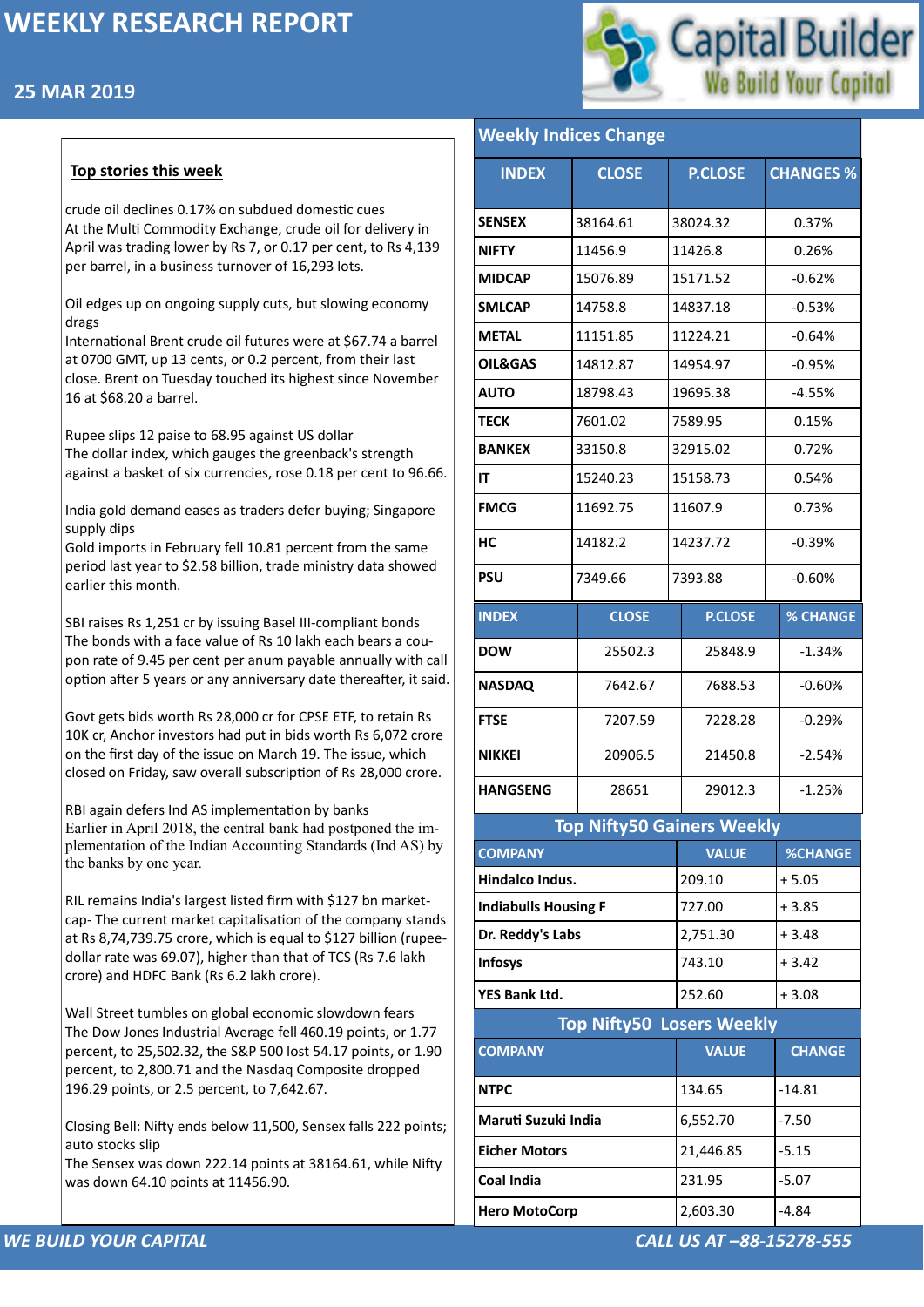## **25 MAR 2019**

## **Weekly Indices Recommendati**



| <b>WE BUILD YOUR CAPITAL</b><br>CALL US AT -88-15278-555 |                   |       |               |               |       |                |
|----------------------------------------------------------|-------------------|-------|---------------|---------------|-------|----------------|
|                                                          | <b>BANK NIFTY</b> | 29201 | 29391         | 29699         | 29890 | 30200          |
|                                                          | <b>NIFTY</b>      | 11349 | 10403         | 11488         | 11541 | 11627          |
|                                                          | <b>INDICES</b>    | S2    | $\mathsf{S}1$ | <b>PIVOTS</b> | R1    | R <sub>2</sub> |





**STRATEGIES:-** Nifty was not able to cross 52 week high mart this week and took a pause with minor correction in the last trading session of the week, Nifty is stiff trading in a bull run and buying interest may again resume on the lower levels. Technically on the daily charts we see minor support on the downside for nifty 50 index lies at 11080- 11180 levels, whereas minor resistance on the upside is capped around 11750- 11800 levels. Currently nifty 50 index is trading above 200 days exponential moving average and suggests long term trend is bullish. EquityPandit's analyst predicts range for the week is seen from 12000-12100 on upside and 10700- 10800 on downside.

**STRATEGIES:-** We have seen mammoth rally in bank nifty in last few weeks which led bank nifty to touch psychological levels of 30000, as we predicted last week if bank nifty sustains above 29600 we may see rally till 30200 and bank nifty touched the levels of 30008.10,

Technically on the daily charts we see minor support on the downside for index lies at 29350- 29400 levels, whereas minor resistance on the upside is capped around 30200- 30250 levels,

Currently Nifty bank index is trading above 200 days exponential moving average and suggests long term trend is bullish. EquityPandit's analyst predicts range for the week is seen from 30500-30600 on upside and 28800- 28700 on downside.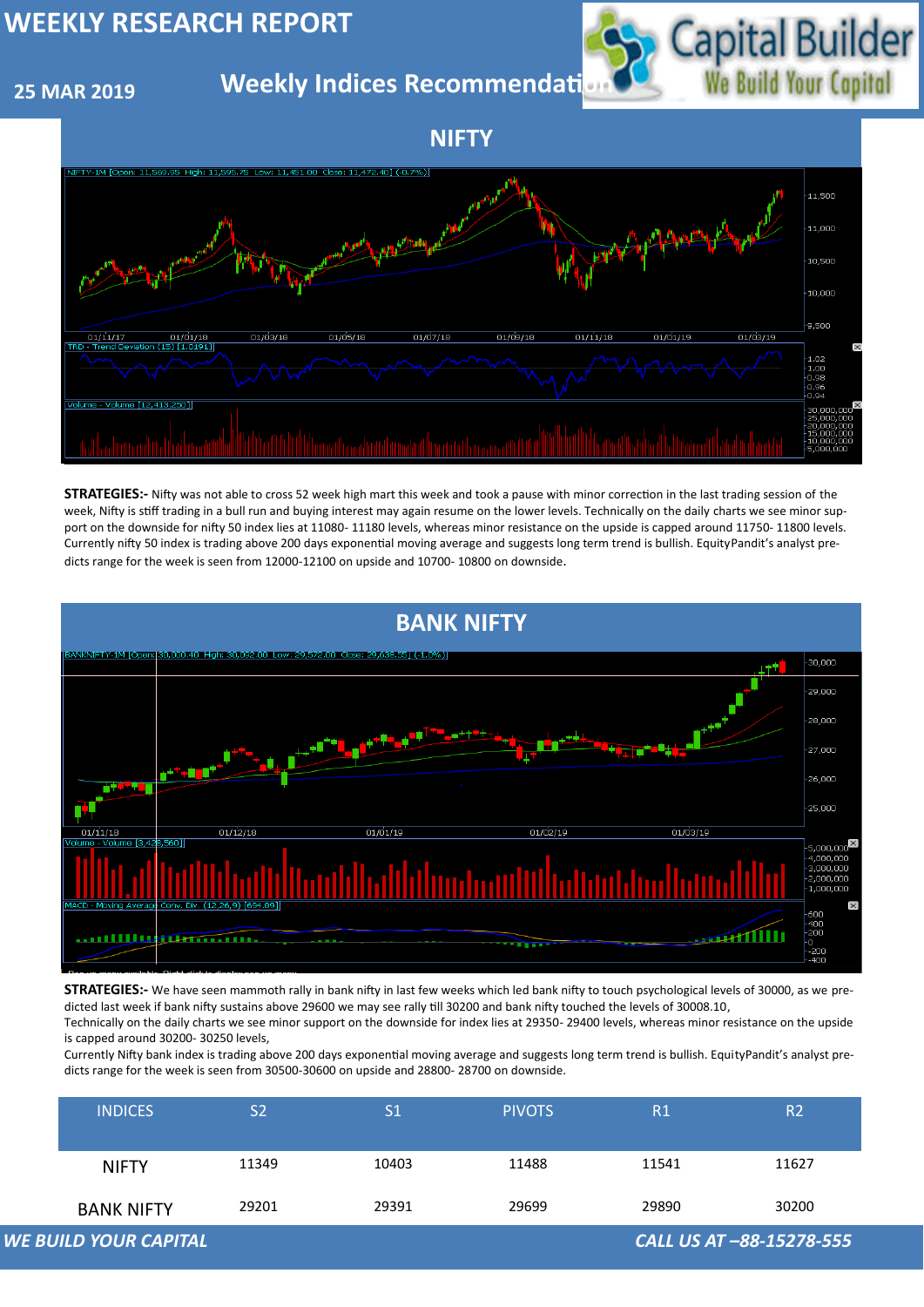

## **25 MAR 2019**

## **EQUITY CASH & FUTURE**

## **STOCK RECOMMENDATIONS [FUTURE]**

**1. UBL**



#### **2. INDIGO**



## **BTST CASH BUYING SCRIPT**

UBL is looking bearish on charts we advise you to sell below 1360 with a stop loss of 1390 for the target of 1330-1300.

|                                   | <b>SCRIPT</b>                | <b>LEVEL</b> | <b>TGT</b> | <b>SL</b>                |  |  |
|-----------------------------------|------------------------------|--------------|------------|--------------------------|--|--|
|                                   | <b>BALRAMCHIN</b>            | 132          | 134.50-140 | 129                      |  |  |
| <b>BTST FUTURES BUYING SCRIPT</b> |                              |              |            |                          |  |  |
|                                   | <b>SCRIPT</b>                | <b>LEVEL</b> | <b>TGT</b> | <b>SL</b>                |  |  |
|                                   | <b>CEAT</b>                  | 1107         | 1090-1060  | 1125.10                  |  |  |
|                                   | <b>WE BUILD YOUR CAPITAL</b> |              |            | CALL US AT -88-15278-555 |  |  |

INDIGO is looking bullish on charts. We advice you to buy ABOVE 1440 with a stop loss of 1410 for the target of 1460-1490